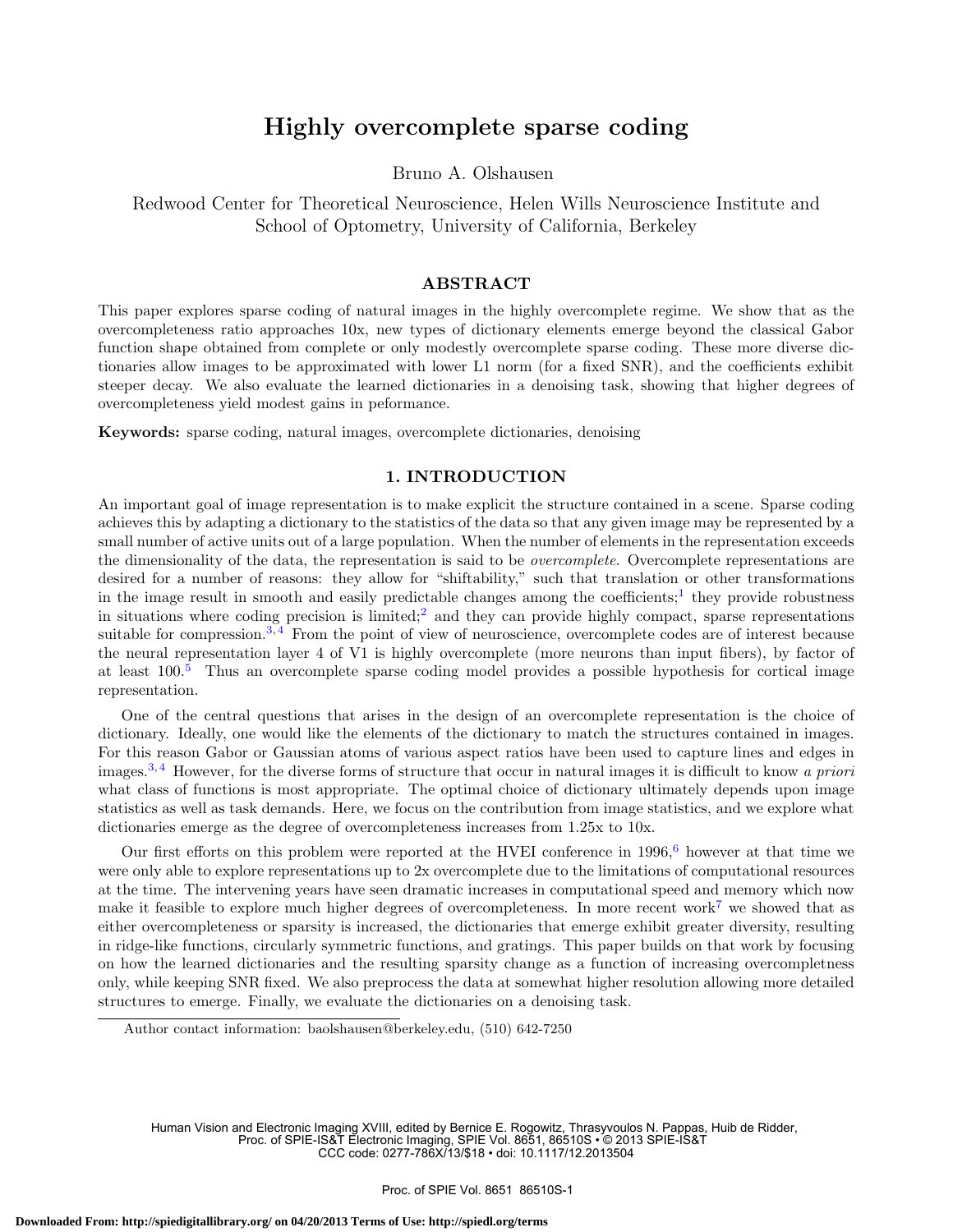#### 2. SPARSE CODING MODEL

In a sparse coding model,<sup>8,9</sup> an image  $I(\vec{x})$  is approximated in terms of a set of dictionary elements or basis functions  $\phi_i(\vec{x})$  as follows:

$$
I(\vec{x}) = \sum_{i=1}^{M} a_i \phi_i(\vec{x}) + \epsilon(\vec{x}) \tag{1}
$$

where  $\vec{x}$  indexes position within the two-dimensional image. The residual term  $\epsilon(\vec{x})$  is included to capture structure not well described by the dictionary and is usually small compared to the first term. The image is thus represented in terms of the coefficient activations,  $a_i$ , which are encouraged to be sparse by imposing a cost function on their absolute value. The coefficients are computed by minimizing an energy function that includes both this cost function and the squared L2 norm of residual,  $\epsilon$ :

$$
E = \frac{1}{2} \sum_{\vec{x}} \left[ I(\vec{x}) - \sum_{i=1}^{M} a_i \, \phi_i(\vec{x}) \right]^2 + \lambda \sum_{i=1}^{M} |a_i| \tag{2}
$$

The parameter  $\lambda$  controls the tradeoff between reconstruction error and sparsity.

The energy function may be minimized by a neural circuit consisting of leaky integrators and threshold elements connected in a resistive grid, similar to a Hopfield network:<sup>10</sup>

$$
\tau \dot{u}_i + u_i = b_i + \sum_{j \neq i} G_{ij} a_i \tag{3}
$$

$$
a_i = g(u_i) \tag{4}
$$

with  $b_i = \sum_{\vec{x}} \phi_i(\vec{x}) I(\vec{x}), G_{ij} = \sum_{\vec{x}} \phi_i(\vec{x}) \phi_j(\vec{x}),$  and

$$
g(u) = \begin{cases} \operatorname{sgn}(u)[|u| - \lambda] & |u| > \lambda \\ 0 & \text{otherwise} \end{cases}
$$

Learning of the dictionary is accomplished by stochastic gradient descent of  $E$  with respect to the dictionary  $\{\phi_i(\vec{x})\}$ , using the coefficients computed from eqs. 3 and 4.

$$
\Delta \phi_i(\vec{x}) = \eta \left[ I(\vec{x}) - \sum_{j=1}^M a_j \phi_j(\vec{x}) \right] a_i \tag{5}
$$

The learning rate  $\eta$  is chosen to be sufficiently small so that the dictionary adapts on a very slow timescale in response to the statistics of many images. After each update the dictionary is renormalized to enforce  $\sum_{\vec{x}} \phi_i^2(\vec{x}) = 1 \ \forall i.$ 

#### 3. RESULTS

The model was adapted to  $16 \times 16$  pixel patches extracted from a set of images of natural scenes drawn from the van Hateren database<sup>11, 12</sup> (see Appendix A for a listing of all the images used and details of preprocessing). Very similar results were obtained with David Field's images of the northwest.<sup>13</sup> Each image was transformed to log-intensity and then whitened and lowpass filtered to equalize variance at all spatial-frequencies and to remove energy from the corners of the two-dimensional frequency domain, following the same procedure described previously.<sup>9</sup> This yields approximately 2 million distinct  $16 \times 16$  image patches differing by a translation of at least 2 pixels in any direction. Because of the lowpass filtering which cuts out the corners of the frequencydomain, there are only about 200 significant dimensions in these data (this is confirmed by noting the point at which the eigenvalues of the covariance matrix begin to drop off sharply). Thus, a dictionary with  $M=256$  basis functions is actually about 1.25x overcomplete.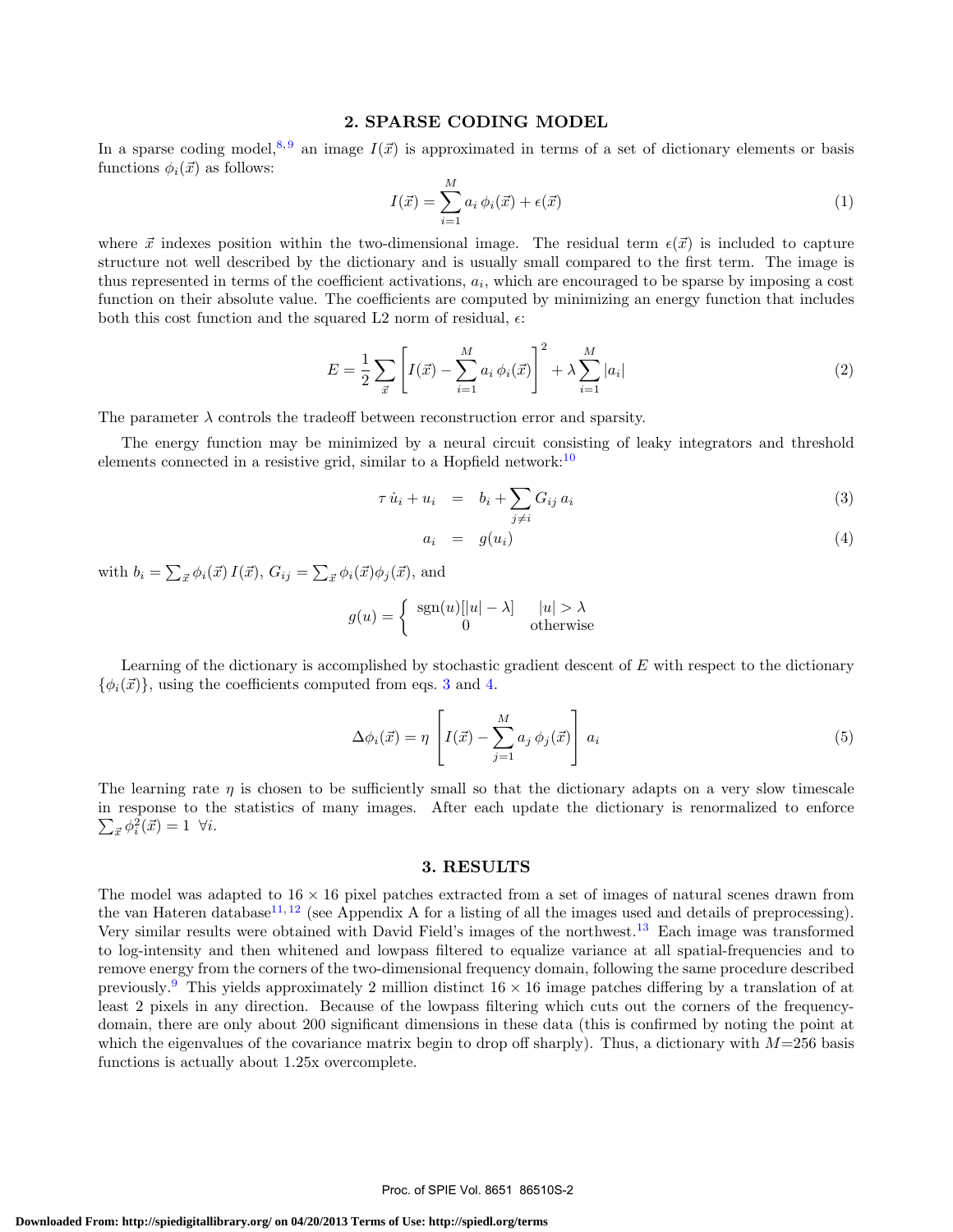Dictionaries of size  $M=256, 512, 1024,$  and 2048 were learned from the data, yielding overcompletness ratios of 1.25, 2.5, 5, and 10, respectively. For each dictionary, lambda was adjusted during learning so as to maintain an SNR of 16 dB in the reconstruction error, where SNR is computed as

$$
SNR (dB) = 10 \log_{10} \frac{\text{pixel variance}}{\text{mean squared error}}
$$
 (6)

Figure 1 shows a random sampling of 100 elements from each learned dictionary. As the degree of overcompleteness increases, one sees a greater degree of specialization emerge. At 1.25x overcomplete, the basis functions resemble oriented Gabor functions at different spatial scales, as has been reported previously.<sup>8, 9, 12, 14</sup> At 2.5x and 5x overcomplete, the basis functions diverge in two different directions: 1) elongated functions, and 2) compact (non-elongated) functions resembling gratings. At 10x overcomplete, one sees at least four new classes of basis functions emerge: 1) straight contour or "ridgelet" functions<sup>15</sup> that extend across the entire image patch, 2) circular functions resembling difference-of-Gaussians, 3) curved functions, and 4) gratings at different spatial frequencies. Representative examples of these four types of functions are shown in Figure 2. The full 10x dictionary is shown in Figure 7.

The emergence of new types of basis functions begs the question of whether each type forms a complete tiling within its own feature space. I do not have a rigorous answer to this question, but in previous work<sup>7</sup> we showed that the circular functions form a complete and uniform tiling of the image patch, and that the ridgelet functions span all orientations and positions. I have not performed such an analysis here, but for now I will simply note that the number of functions of each type is similar that previous study and so it seems plausible that they would form a complete tiling in this case as well.

The specializations that emerge at higher degrees of overcompleteness would seem to make it easier to encode these different forms of structure within an image. For example, an image patch containing a straight contour can be more compactly described in terms of one of the ridgelet functions. But if the dictionary consisted only of these functions then it would be difficult to approximate more complex shapes such as T-junctions, textures, and so forth. For this reason, the circular, curved and grating functions are likely needed. Thus, the Gaborlike functions found in the regime of low overcompleteness may be better understood as a "one size fits all" compromise that emerges to approximate the diverse forms of structure that occur in natural images. As the sparse coding model is given more degrees of freedom, the Gabor functions fade away and the representation is dominated by more specialized classes of functions.

To investigate whether the more overcomplete representations allow for a simpler or more compact encoding of images, we examine how the coefficient values of a given dictionary decay for each image, and we evaluate their average L1 norm. If the more specialized dictionary elements emerging at higher overcompleteness ratios are better matched to image structure, they should decay more rapidly and exhibit a lower average L1 norm as overcompleteness increases. Figure 3 confirms that this is the case.

Finally, we evaluated the performance of each dictionary on a denoising task. Again, the reasoning here is that a dictionary better matched to the structure of natural images makes a better model, and thus it should be more adept at removing artifacts such as noise. We test this by adding Gaussian i.i.d. noise of variance 1.0 (same as the image variance) to the images to give an SNR of 0 dB. We then infer the coefficients using eqs. 3 and 4, sweeping through a range of values for  $\lambda$  in order to find the optimal value. The results are shown in Figure 4 and examples of noisy and denoised image patches are shown in Figure 5. As expected, the higher overcomplete dictionaries yield a measurable increase in performance, though the gain is modest and barely perceptually noticeable in the denoised images. Overall, the overcomplete dictionaries recover about 5-6 dB of signal from the noisy images.

#### 4. DISCUSSION

That "Gabor functions emerge from sparse coding of natural images" is by now regarded as a well known fact. Here we show that this statement must be qualified with regard to the overcompleteness ratio of the dictionary. Only sparse representations that are complete or modestly overcomplete result in a Gabor-like solution. As the overcompleteness ratio increases to 10x, the solution differs dramatically from the classical Gabor solution,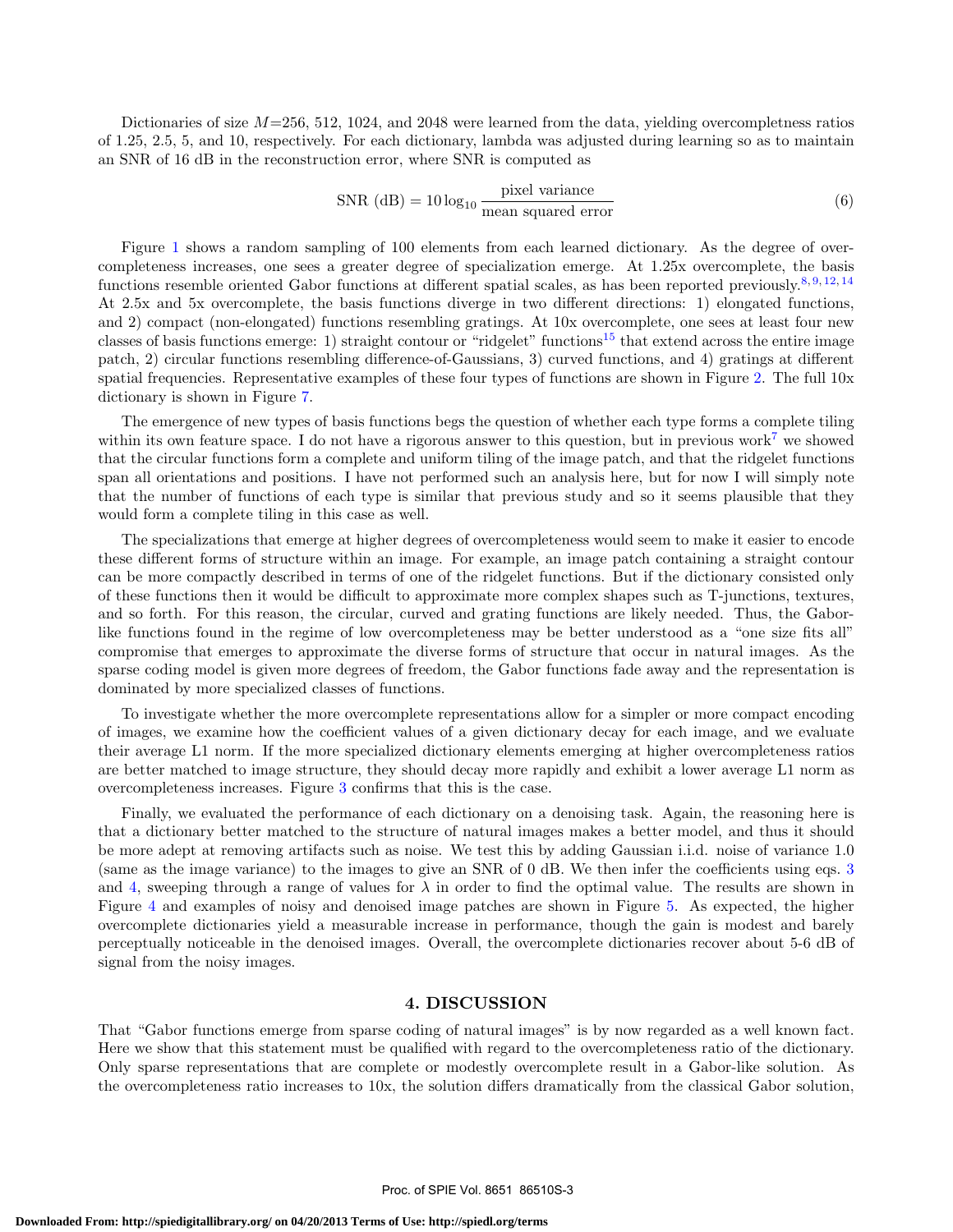

Figure 1. Learned dictionaries. Each panel shows 100 basis functions selected at random from the dictionary of a given overcompleteness ratio.

resulting in dictionaries containing more specialized elements such as straight contours, blobs, local curvature, and gratings. The specialized elements are better matched to the structures occurring natural images, as evidenced by the fact that they yield lower L1 norm representations, steeper coefficient decay, and better denoising. It seems plausible that they may also result in improved image compression though this remains to be seen.

These results are of relevance to neuroscience because the input layer of V1 is thought to be at least 100x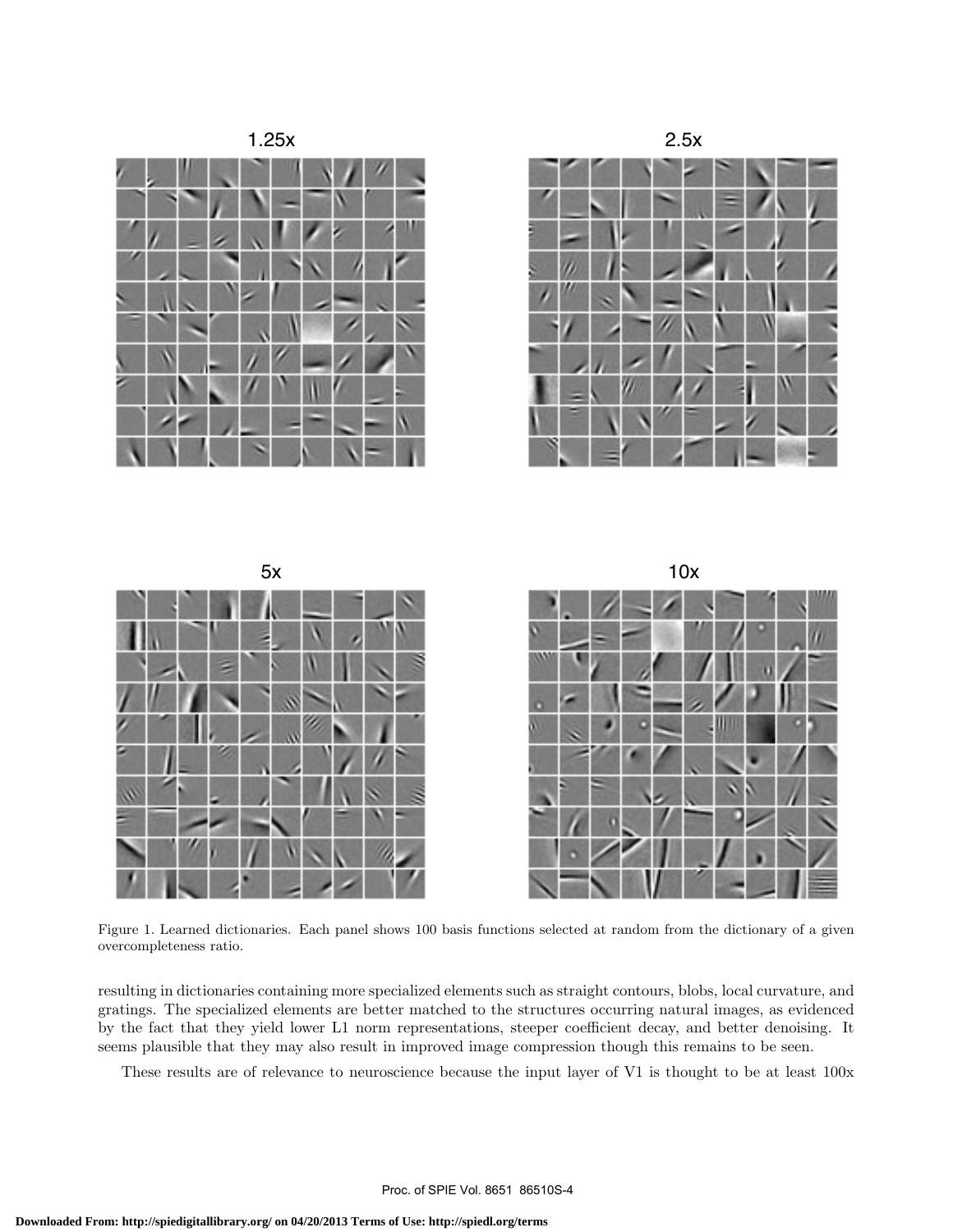

Figure 2. Representative examples of the four types of basis functions that emerge in the 10x overcomplete dictionary.

overcomplete<sup>5</sup> and firing rates are low as compared to their inputs from the LGN, suggesting that this system may also form a highly overcomplete, sparse representation of images. The results obtained here with highly overcomplete dictionaries thus suggest that these neurons may be representing more diverse types of features than previously thought. Indeed, as Rehn & Sommer have shown, the diversity seen in overcomplete sparse representations better matches the actual diversity seen in V1 neurons when their shapes are more accurately characterized.? However the Rehn & Sommer model was only about 3x overcomplete, and the feature diversity seen was rather modest as compared to what is seen here with 10x overcompleteness, which is still far short of the V1 regime. This begs the question then of what the extra degrees of freedom in cortex are being used for. Other dimensions such as time (motion), color, and disparity also need to be represented, which are not considered here. In any case, it may be worth re-examining the receptive field properties of these neurons, especially in response to natural scenes, in light of these findings.

## APPENDIX A. IMAGES USED IN TRAINING

The training set consisted of 35 images selected from the van Hateren natural scenes database.<sup>11, 12</sup> These were selected from an original set of 50 images that were randomly drawn from the database, from which we discarded images containing artifacts such as blur due to camera shake or excessive man made artifacts. The resulting set of 35 images are shown in Figure reffig:training-images. The filenames of the selected images are as follows:

| imk00264.iml       | $\mu$ imk00315.iml imk00665.iml imk00695.iml imk00735.iml imk00765.iml imk00777.iml                   |  |                 |
|--------------------|-------------------------------------------------------------------------------------------------------|--|-----------------|
| $imk00944$ . $iml$ | $\mu$ imk00968.iml imk01026.iml imk01042.iml imk01098.iml imk01251.iml                                |  | $imk01306$ .iml |
| imk01342.iml       | $\mu_{\rm{B}}$ imk01726.iml imk01781.iml imk02226.iml imk02260.iml imk02262.iml imk02982.iml          |  |                 |
| imk02996.iml       | $\mu$ mk03332.iml imk03362.iml imk03401.iml imk03451.iml imk03590.iml                                 |  | imk03686.iml    |
| .imk03751.iml      | $\{imk03836.\}$ $iml \{imk03848.\}$ $iml \{imk04099.\}$ $iml \{imk04103.\}$ $iml \{imk04172.\}$ $iml$ |  | $imk04207$ .iml |
|                    |                                                                                                       |  |                 |

The original images are 1024 rows x 1536 columns, with pixel values linearly proportional to intensity. Following the same logic as Ruderman,<sup>16</sup> we transform each image to log-intensity. The central  $1024 \times 1024$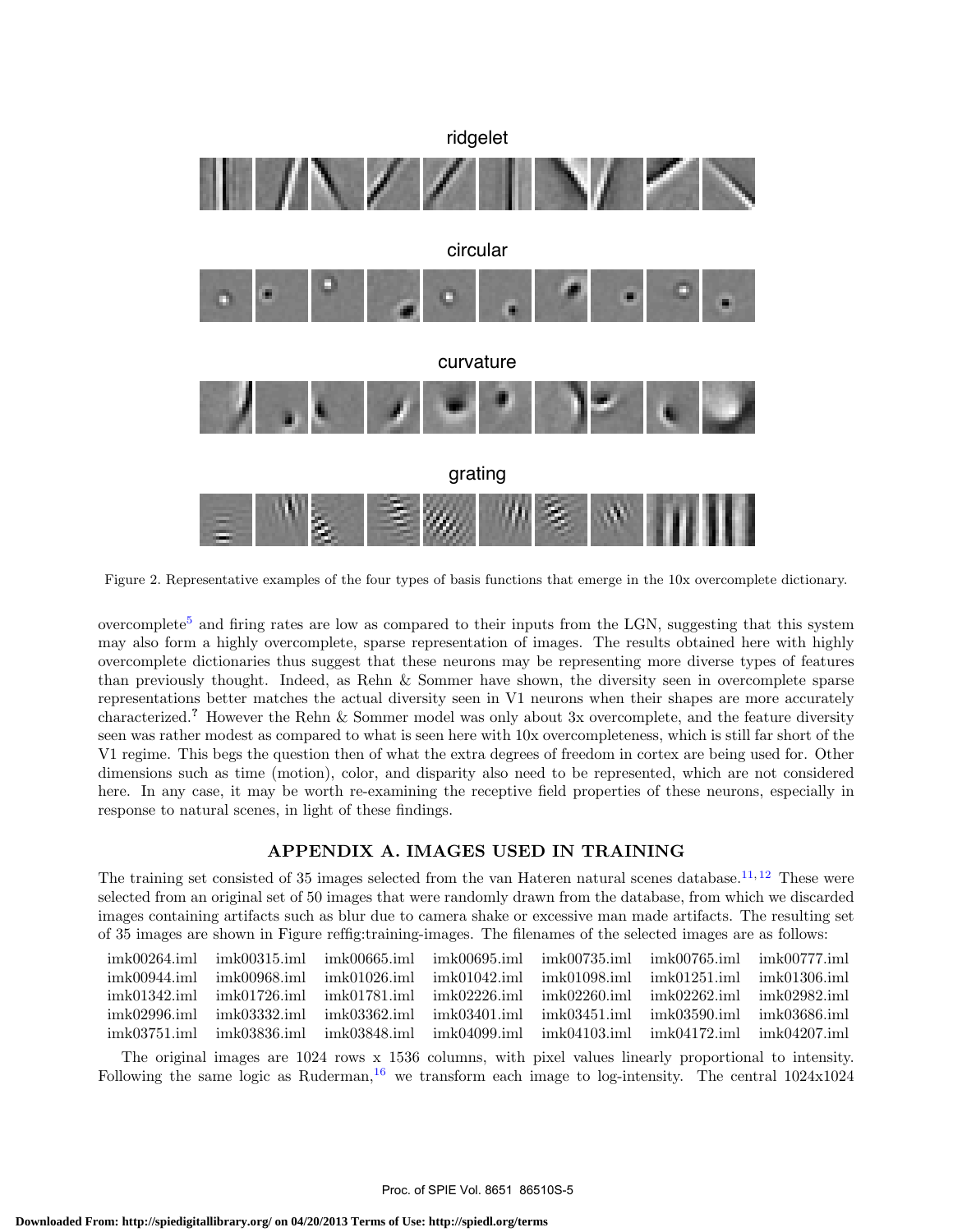

Figure 3. a. Average coefficient decay. For each image patch, and for each dictionary, the coefficients are rank ordered by amplitude. The average decay as a function of rank for a random subsample of 10000 image patches is shown for each dictionary. b. Average L1 norm of the coefficients for each dictionary, using the same subsample of 10000 image patches.



Figure 4. Denoising performance measured in terms of SNR as a function of lambda for each dictionary. The more overcomplete dictionaries yield better performance at higher values of  $\lambda$ .

region is extracted and the mean is subtracted to yield a pixel distribution that is roughly symmetric around zero. This image is then whitened and lowpass filtered in the frequency domain by multiplying with the following filter:

$$
W(\vec{f}) = |\vec{f}| e^{-\left(\frac{|\vec{f}|}{f_0}\right)^4}
$$

where  $\bar{f}$  denotes two-dimensional spatial-frequency. The exponent of 4 is chosen in the lowpass filter so as to provide a sharper cutoff. The cutoff frequency  $f_0$  is set to 200 cycles/image and the central 512x512 region of the frequency domain is extracted and inverse Fourier transformed to yield a 512x512 image that is down sampled by a factor of two from the original. The set of images obtained this way is then multiplied by single scale factor so that the variance of the entire ensemble is 1.0.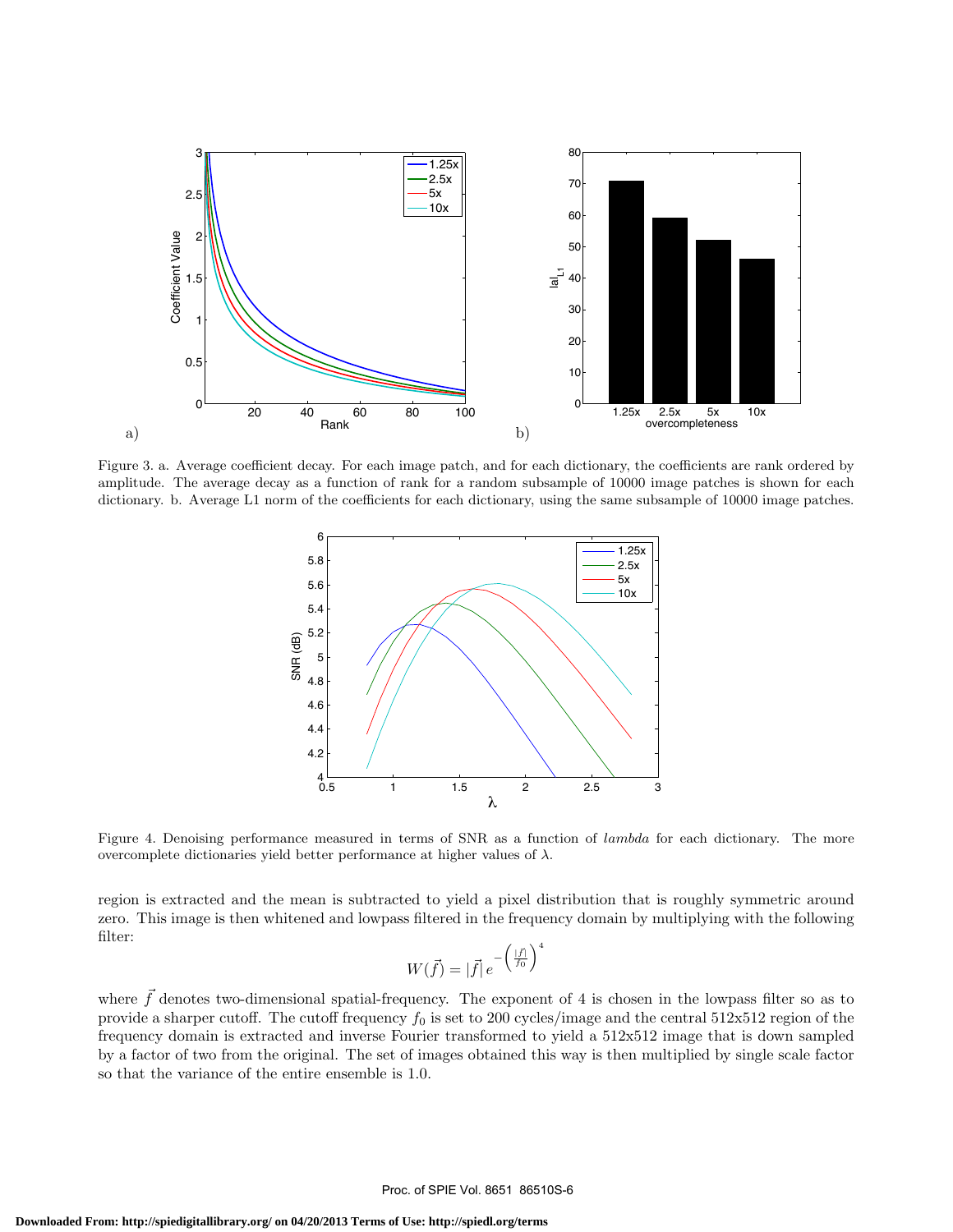

Figure 5. Denoising examples. Shown are 25 image patches in their original and noisy states, and their reconstructions for the optimal value of  $\lambda$  for each dictionary.

### APPENDIX B. FULL 10X DICTIONARY

See Figure 7.

### ACKNOWLEDGMENTS

I thank Charlies Cadieu for discussions and sharing with me the result of his 100x overcomplete representation, which motivated this study. Mayur Mudigonda provided assistance with computer simulations. This work builds on work started by David Warland,<sup>7</sup> which initially pointed me in this interesting direction. Work supported by grants from the National Geospatial Intellgence Agency (HM1582-08-1-0007), the National Science Foundation (IIS-1111765) and the Canadian Institute for Advanced Research.

#### REFERENCES

- [1] Simoncelli, E., Freeman, W., Adelson, E., and Heeger, D., "Shiftable multiscale transforms," IEEE Transactions on Information Theory  $38(2)$ , 587–607 (1992).
- [2] Doi, E., Balcan, D. C., and Lewicki, M. S., "Robust coding over noisy overcomplete channels," IEEE Transactions on Image Processing 16, 442–52 (Feb 2007).
- [3] Schmid-Saugeon, P. and Zakhor, A., "Dictionary design for matching pursuit and appliation to motion compensated video coding," IEEE Transactions on Circuits and Systems for Video Technology (6), 880 – 886 (2004).
- [4] Rahmoune, A., Vandergheynst, P., and Frossard, P., "Flexible motion-adaptive video coding with redundant expansions," IEEE Transactions on Circuits and Systems for Video Technology 16(2), 178-190 (2006).
- [5] Barlow, H. B., "The ferrier lecture, 1980. critical limiting factors in the design of the eye and visual cortex.," Proceedings of the Royal Society of London Series B 212, 1-34 (1981).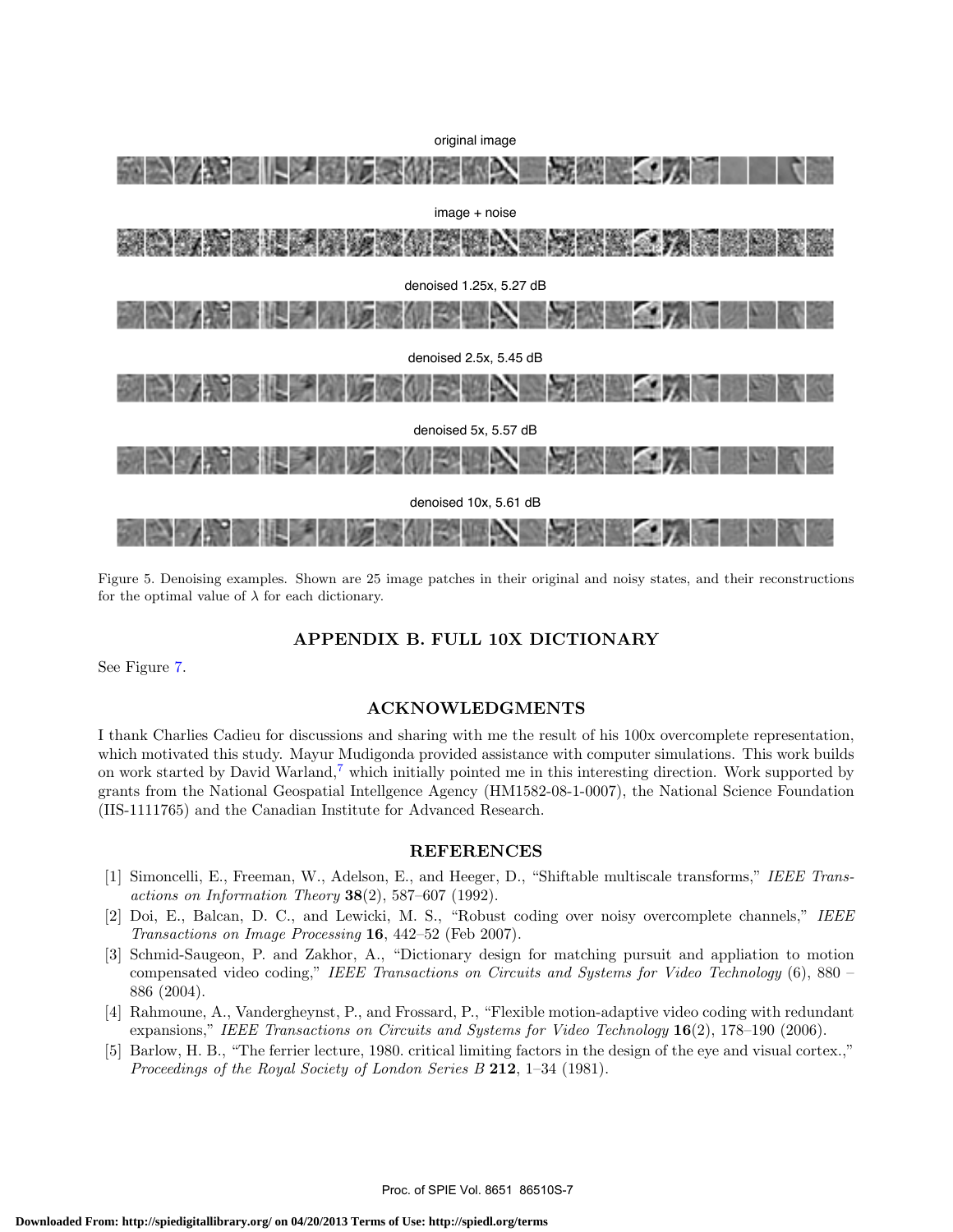

Figure 6. 35 images from the van Hateren database that were used in training

- [6] Olshausen, B. A. and Field, D. J., "Learning efficient linear codes for natural images: the roles of sparseness, overcompleteness, and statistical independence," Proc. SPIE 2657, Human Vision and Electronic Imaging,  $132$  (April 22, 1996) (1996).
- [7] Olshausen, B. A., Cadieu, C. F., and Warland, D. K., "Learning real and complex overcomplete representations from the statistics of natural images," Wavelets XIII, Proc. of SPIE Vol.  $7446$  (2009).
- [8] Olshausen, B. A. and Field, D. J., "Emergence of simple-cell receptive field properties by learning a sparse code for natural images," *Nature* **381**(381), 607-609 (1996).
- [9] Olshausen, B. A. and Field, D. J., "Sparse coding with an overcomplete basis set: a strategy employed by V1?," Vision Research 37(23), 3311-25 (1997).
- [10] Rozell, C. J., Johnson, D. H., Baraniuk, R. G., and Olshausen, B. A., "Sparse coding via thresholding and local competition in neural circuits," Neural Computation 20, 2526–2563 (2008).
- [11] van Hateren, H., "Natural image dataset," http://bethgelab.org/datasets/vanhateren/.
- [12] van Hateren, J. H. and van der Schaaf, A., "Independent component filters of natural images compared with simple cells in primary visual cortex," Proceedings: Biological Sciences 265, 359-366 (Mar 1998).
- "Sparsenet  $[13]$  Olshausen, **B.** A., software and images  $(images.math)$ ."  $http://redwood.berkeley.edu/bruno/sparsenet.$
- [14] Bell, A. J. and Sejnowski, T. J., "The independent components of natural scenes are edge filters," Vision Res. 37, 3327-3338  $(1997)$ .
- [15] Candes, E. J. and Donoho, D. L., "Ridgelets: a key to higher-dimensional intermittency?," Phil. Trans. R. *Soc. Lond. A 1* **357**, 2495–2509 (1999).
- [16] Ruderman, D. L., "The statistics of natural images," Network: Computation In Neural Systems 5, 517-548 (Nov. 1994).